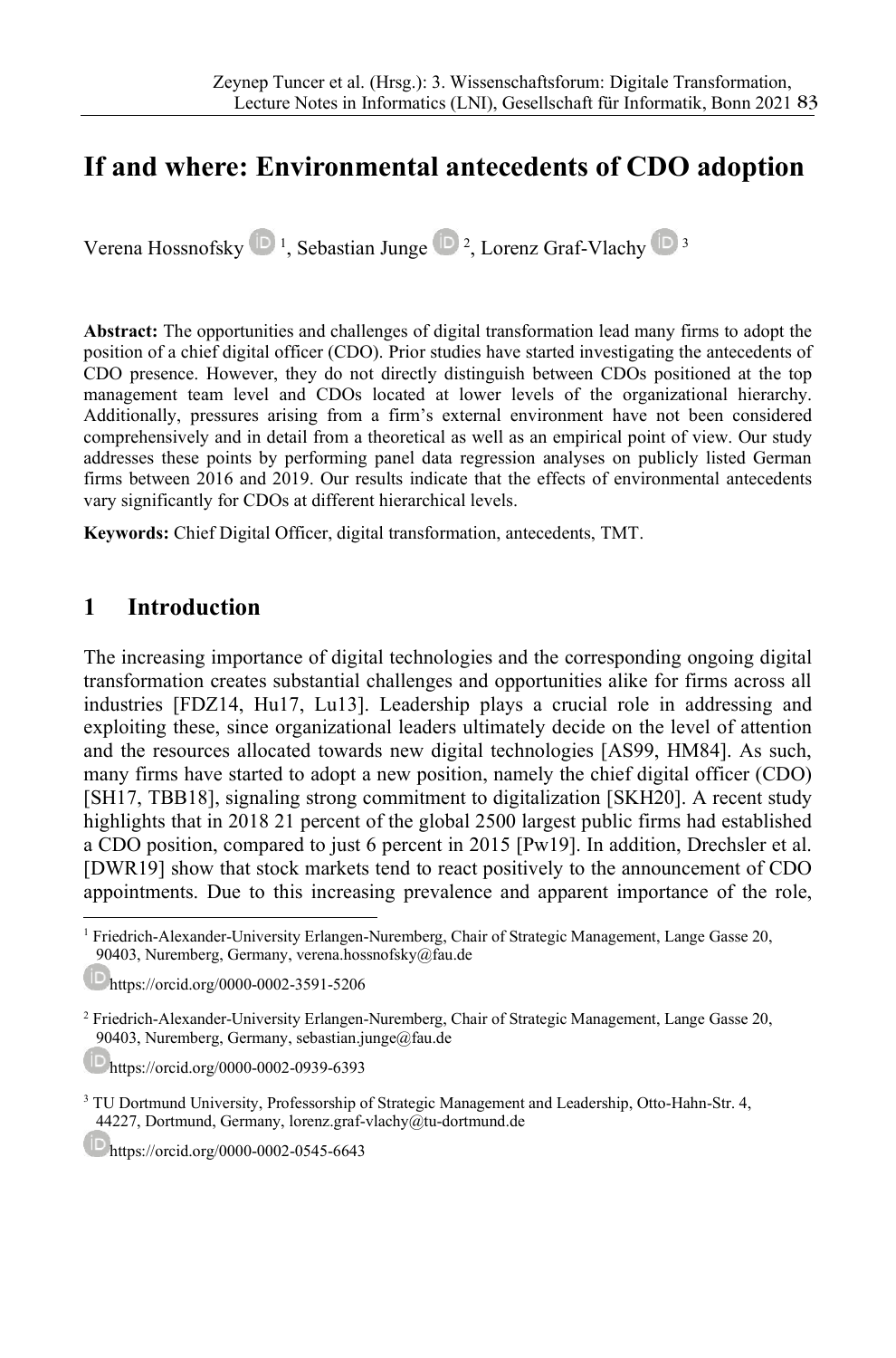interest in CDOs among practitioners and researchers in strategic management and information systems (IS) has risen in the last years.

CDOs are senior executives who are explicitly responsible for a firm's overarching digital strategy and the accompanying change management efforts to prepare the business for the digital era [HKB16]. Of course, one might argue that these tasks could also fall under the responsibility of the well-established position of a Chief Information Officer (CIO). And indeed, ambidextrous CIOs, mastering both the information technology (IT) supply-side (i.e., traditional tasks around IT exploitation) and the demand-side (i.e., IT exploration for business innovation and transformation), are often considered desirable [CPX10]. Because it is, however, often difficult to meet the increasing demands of both types of leadership in practice, the roles are split increasingly frequently. In such cases, the CDO becomes tasked with demand-side leadership [CM09, PEL11]. Thus, the CDO role is largely viewed as complementary to the CIO position [HKB16].

Recent research on CDOs mostly focuses on the CDO role itself and its consequences [e.g., HKB16, SH17, TBB17, TBB18]. This research tends to take on an explorative perspective and draw upon case studies. Only two quantitative studies have started investigating the antecedents of CDO presence. The initial explorative study by Kunisch et al. [KML20] tests "several factors related to firm performance, strategic leadership, task demands, task environments, and mimicry behavior that influence the likelihood of CDO presence." Firk et al. [Fi21] add to these findings by theorizing and testing novel factors, which specifically apply to the digital age, e.g., the urgency to transform.

However, a very recent literature review on CDOs calls for further studies to gain a more nuanced picture and a better understanding of the complex interactions between antecedents of CDO presence on the individual, firm, and environment levels [KG21]. Specifically, previous studies do not directly distinguish between CDO positions implemented at the top management team (TMT) level and CDOs located at lower levels of the organizational hierarchy. Also, pressures arising from a firm's external environment have not been considered comprehensively and in detail in at least three ways. First, financial analysts' assessments have not yet been taken into account as a predicting factor. Second, while the study by Firk et al. [Fi21] considers the degree of institutional ownership, no research thus far has distinguished between transient and dedicated institutional owners [Bu01]. Third, although prior work has studied various individual aspects of environmental uncertainty [Fi21, KML20], no study has used all three measures of environmental uncertainty that are typically used in the field [KH88].

Our study specifically addresses these points by performing panel data regression analyses on listed German firms between 2016 and 2019. We find that firms are more likely to have a non-TMT CDO when they received positive analyst recommendations. Also, dedicated institutional owners seem to positively influence non-TMT CDO adoption. With regards to the implementation of TMT CDO positions, our data suggests that the ownership share of transient institutional owners is negatively related to CDO adoption. We find that environmental uncertainty largely negatively impacts non-TMT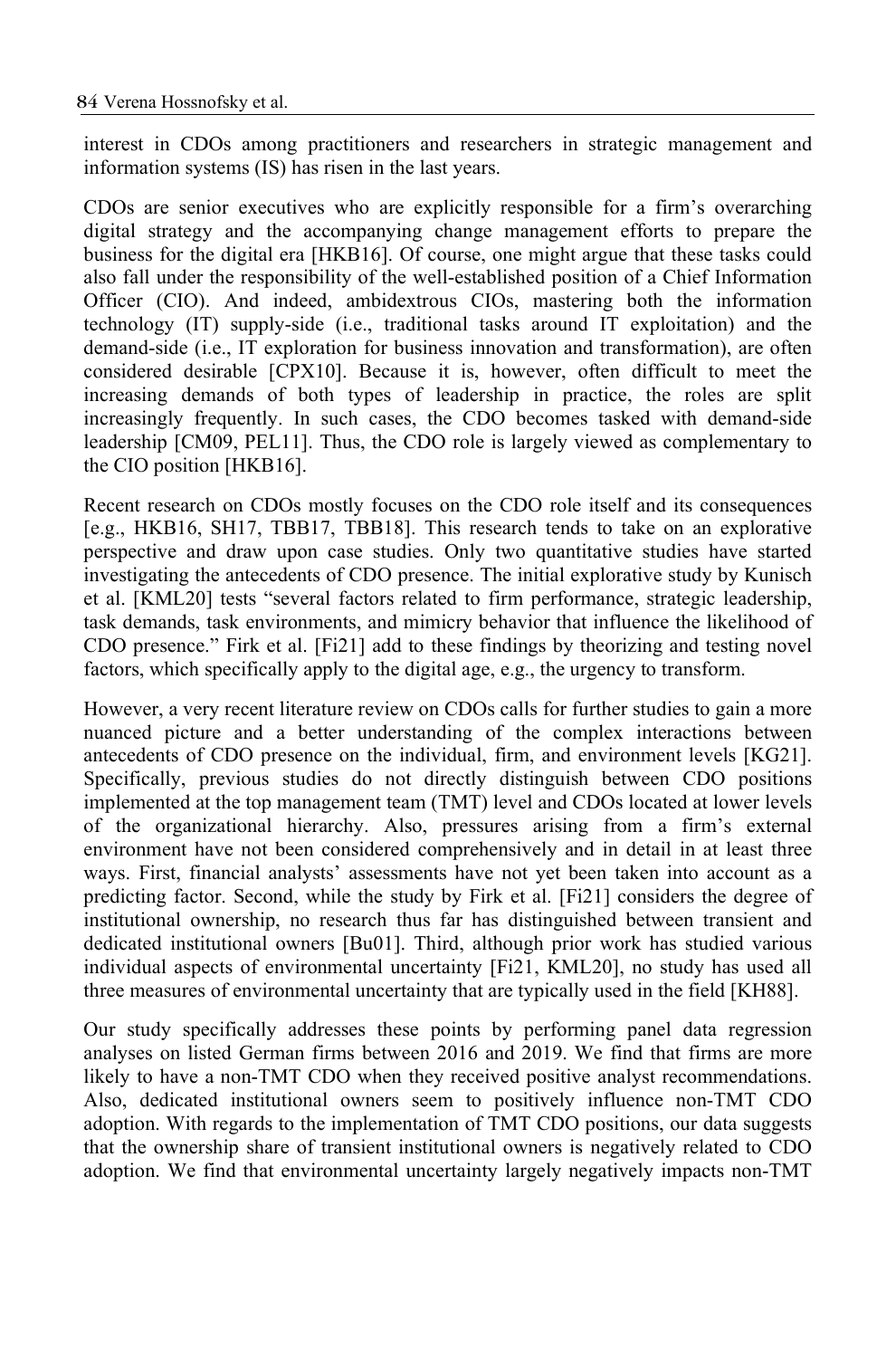CDO appointments. Overall, our results indicate that the effects of these environmental antecedents vary significantly for CDO adoption at different hierarchical levels.

Overall, we contribute to a better understanding of IS-related senior management positions and the management of IT and digitalization within firms in general. We add to the knowledge on how incumbent firms react to major technological changes through adapting their organizational structures. By testing novel factors, we complement extant research on CDO antecedents [Fi21, KML20]. Moreover, our study is the first to offer extensive empirical evidence from Germany. Also, our results indicate that the factors associated with CDO adoption vary significantly for CDO positions within and outside the TMT.

### 2 Theoretical background

#### 2.1 Digital strategy and the rise of TMT and non-TMT CDOs

For a long time, IT strategy has been viewed as a merely functional-level strategy, which is aligned with—but generally subordinate to—business strategy [Bh13]. However, with the increasing availability of digital technologies and their substantial performance implications, boundaries between IT and business strategy began to blur. Digital technologies increasingly influence firms' strategic approaches, affecting future survival and success by driving competitive advantage and strategic differentiation [Bh13, Pa13]. As such, managerial attention to digitalization increased in firms across all industries.

Leading a firm through this digital transformation represents an exceptional managerial challenge, since digital transformation comprises a wide range of tasks and activities that are increasingly complex, cross-functional, and interdependent [Ho16]. The allocation of corresponding responsibilities within a firm's TMT is vital because the structural design of the TMT impacts the prominence and salience of issues within the whole organization [Ha07]. The more attention a strategic issue receives, the more support (e.g., investments) will be provided and the more likely desired outcomes can be achieved [Oc97]. Following this logic, firms often want to ensure that the issue of digitalization is addressed in an appropriate manner, e.g., through the appointment of a CDO who oversees a firm's overarching digital strategy [HKB16].

At the same time, firms may decide against a new centralized role at the apex of the firm and rather opt for non-TMT CDOs, e.g., CDOs located inside of business units. Among other reasons, this might be due to a desire to prevent an increase in complexity within the TMT and to avoid power struggles at this level [MS14, TBB18]. Also, the implementation of a central role may lead to losses of hidden knowledge within business units [Fi21]. Additionally, having solely one person in charge of digitalization might be viewed as insufficient [Bh13]. Hence, a non-TMT CDO might be preferable.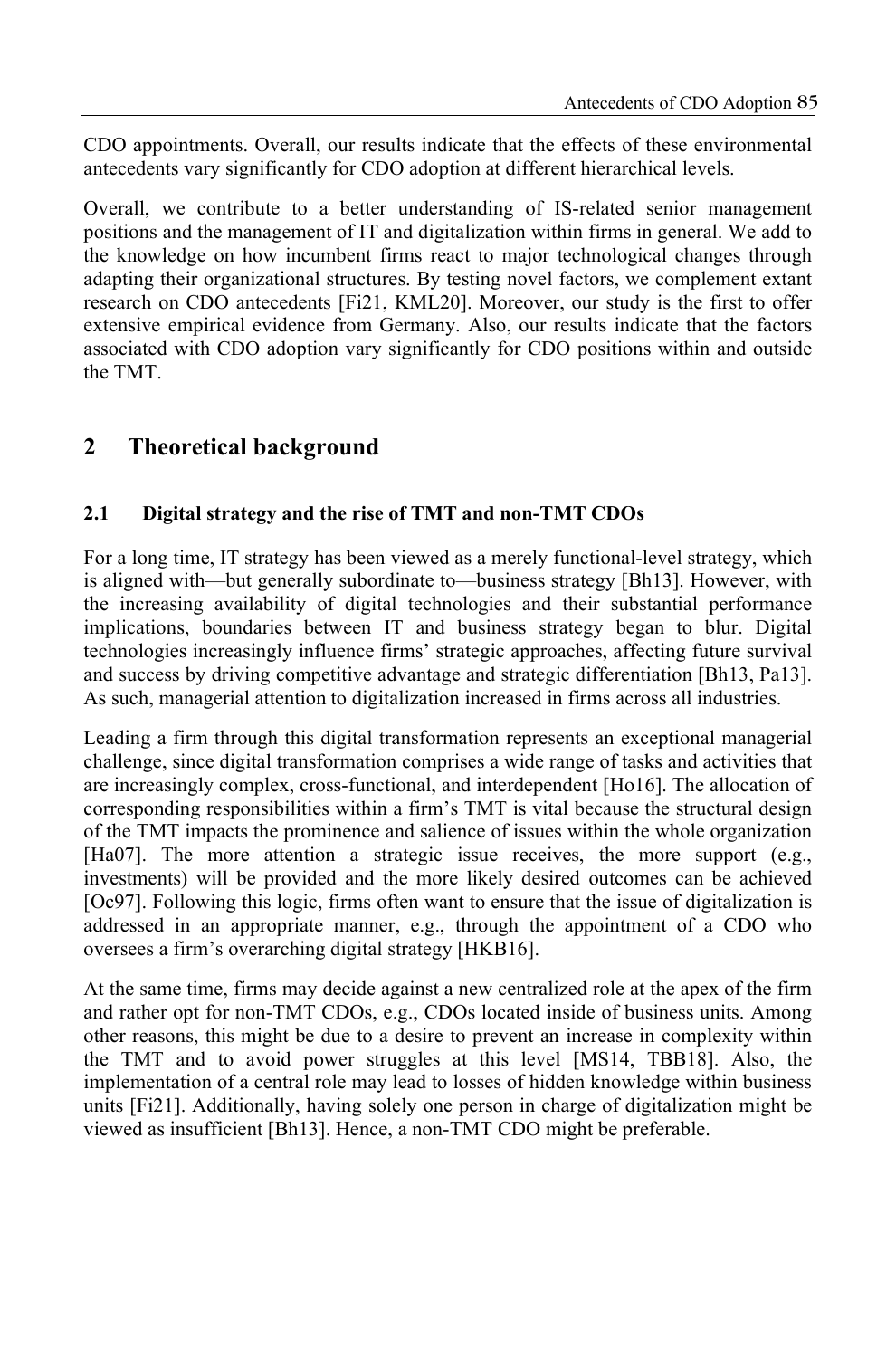#### 2.2 Environmental antecedents of CDO adoption

There may be many causes that make firms adopt the role of a CDO within their TMT or at a lower hierarchical level within the firm. Previous studies have started to shed light on the importance of pressures arising from a firm's external environment [Fi21, KML20]. We refine these observations by considering key stakeholders as well as environmental uncertainty, which we deem potentially particularly important factors triggering CDO appointments for listed firms.

First, we consider assessments from financial analysts as a predicting factor of CDO adoption. Financial analysts are information intermediaries who significantly affect investors' expectations about a firm's ability to create future value and thus their investment decisions [Wo96, Zu99]. This in turn enables them to also influence firms' decisions, such as leadership choices [BR12, Zu00]. For example, Wiersema and Zhang [WZ11] show that analyst recommendations affect the probability of CEO dismissal. Consequently, analysts may also influence the decision to appoint a CDO. Specifically, we propose that firms who received favorable assessments (perceive to) have the license to make changes to their leadership structure that may bring novel sources of income and cost reductions in the future, but that might initially create uncertainty and likely additional cost [SLD81]. We thus formalize:

#### Hypothesis 1 (H1): Analysts' recent assessments are positively related to CDO adoption.

Second, we argue that the presence of dedicated and transient institutional owners might be a determinant of CDO adoption. Institutional investors have become particularly powerful shareholders over the past decades [SSJ08, Sm96]. Previous studies show that they not only own high equity stakes, but also influence strategic decisions such as risktaking [Wr96] or diversification [HJM94] to align firm behavior with their interests. These investment preferences may vary substantially by type of institutional owner [Bu01, ZG16]. Dedicated, i.e., long-term-oriented investors, may look past the additional immediate costs arising from a CDO position, but rather focus on the upsides that may come with it. In contrast, transient investors, i.e., investors who are sensitive to firms' short-term earnings, may not want to endure these additional costs. We thus hypothesize:

Hypothesis 2 (H2): The presence of dedicated institutional owners is positively related to CDO adoption, whereas the presence of transient institutional owners is negatively related to CDO adoption.

Third, we argue that environmental uncertainty explains whether firms choose to implement a CDO position. Generally speaking, the organizational environment has long been thought of as a crucial factor that influences firms' strategic decisions and structural choices [MJW18]. Typically, (objective) environmental uncertainty is conceptualized as comprising three dimensions, namely complexity (i.e., number and heterogeneity of, e.g., customers, suppliers, and competitors that a focal firm deals with), instability (i.e., the rate, intensity, and predictability of change in the environment), and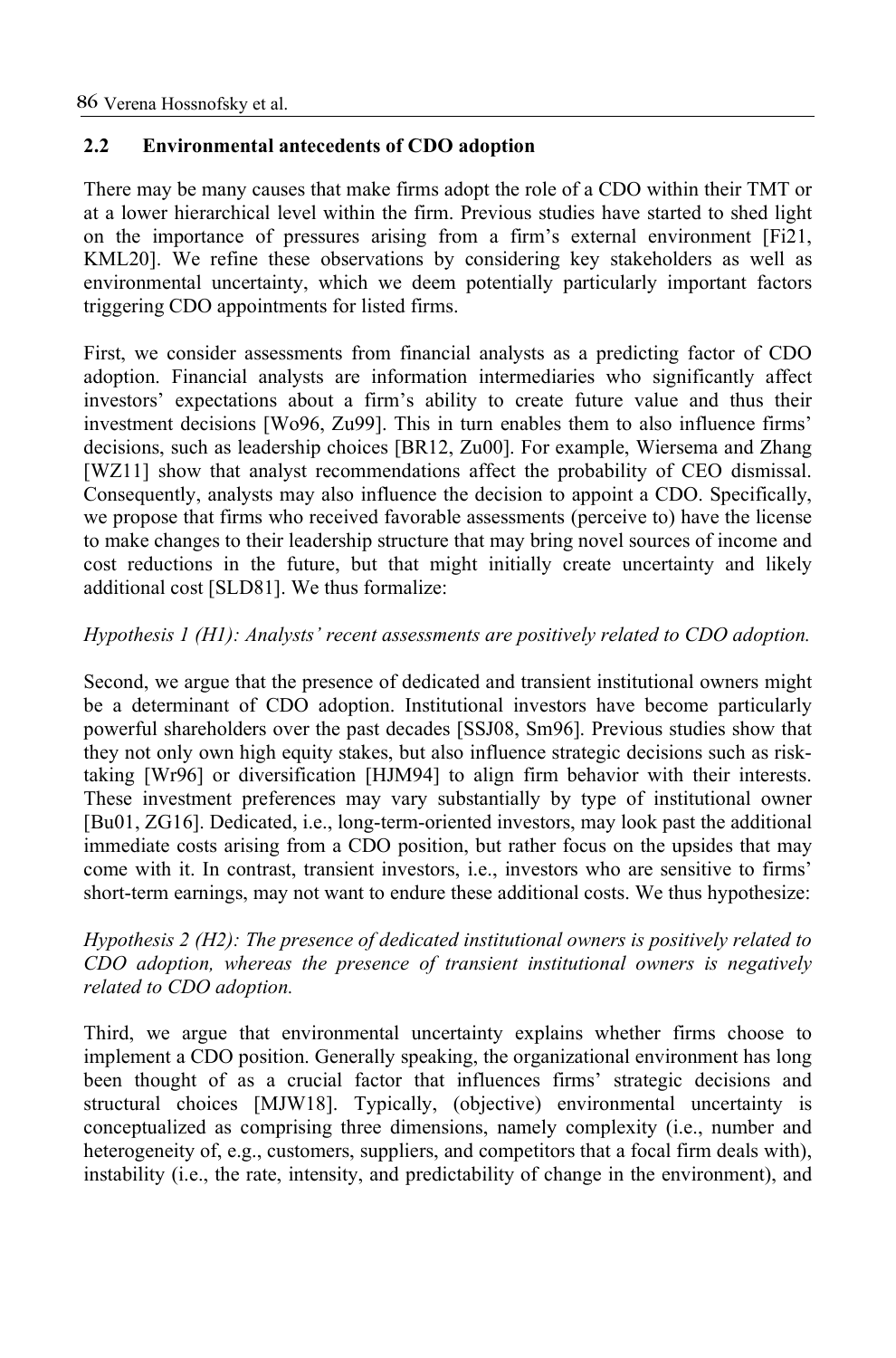munificence (i.e., the capacity for growth that the environment supports) [DB84, KH88]. On the one hand, when a firm perceives its environment increasingly as uncertain, one might expect a swift reaction, such as the implementation of a role in charge of the changes arising from novel digital technologies. However, research and practice have shown time and time again that established firms may consider uncertainty a threat [SLD81] and find it extremely difficult to adapt to a discontinuous change such as digitalization, often failing to overcome organizational inertia [e.g., EF18, HR03, KGS21, UMK09, We19]. Therefore, we expect firms operating in a more uncertain environment to be less likely to react and adopt a CDO position. Put formally:

Hypothesis 3 (H3): Environmental uncertainty is negatively related to CDO adoption.

## 3 Method

#### 3.1 Sample

Our empirical setting covers firms that were listed on the main German stock indices (DAX, MDAX, and SDAX) between 2016 and 2019. We excluded financial institutions, real estate firms, and purely financial holdings since accounting data cannot readily be compared between these and other industries [MP97]. This led to a sample of 151 companies. Since not all companies existed over the whole time period and due to missing data, our final sample contains 126 companies and 494 company years.

#### 3.2 Dependent variables

Our dependent variable is the adoption of a CDO position. We distinguish between CDOs within the TMT and non-TMT CDOs. The German governance system is twotiered, with a management board and a separate supervisory board. Members of the management board act as representatives of the firm and are legally and collectively responsible for managing the firm. We thus consider the management board the TMT [HH13]. To determine CDO adoption within the TMT, we followed a comprehensive approach [FTC20, MS14]. First, we manually searched firms' annual reports for the members of the management board at the end of the respective financial year. Second, we analyzed their titles and responsibilities and specifically searched for TMT CDOs. Third, we coded a binary variable to indicate TMT CDO adoption, taking a value of 1 if a TMT CDO was introduced in a given year and a value of zero otherwise. The coding was straightforward and was carried out by trained graduate research assistants. Interrater reliability was nearly perfect from the beginning. Disagreements were resolved through discussion. For the adoption of non-TMT CDOs, e.g., CDOs located at lower levels of the hierarchy, we also manually searched firms' annual reports, websites, as well as press releases. We further conducted individual firm level searches on the internet and used newspaper websites, business portals, and social networks as additional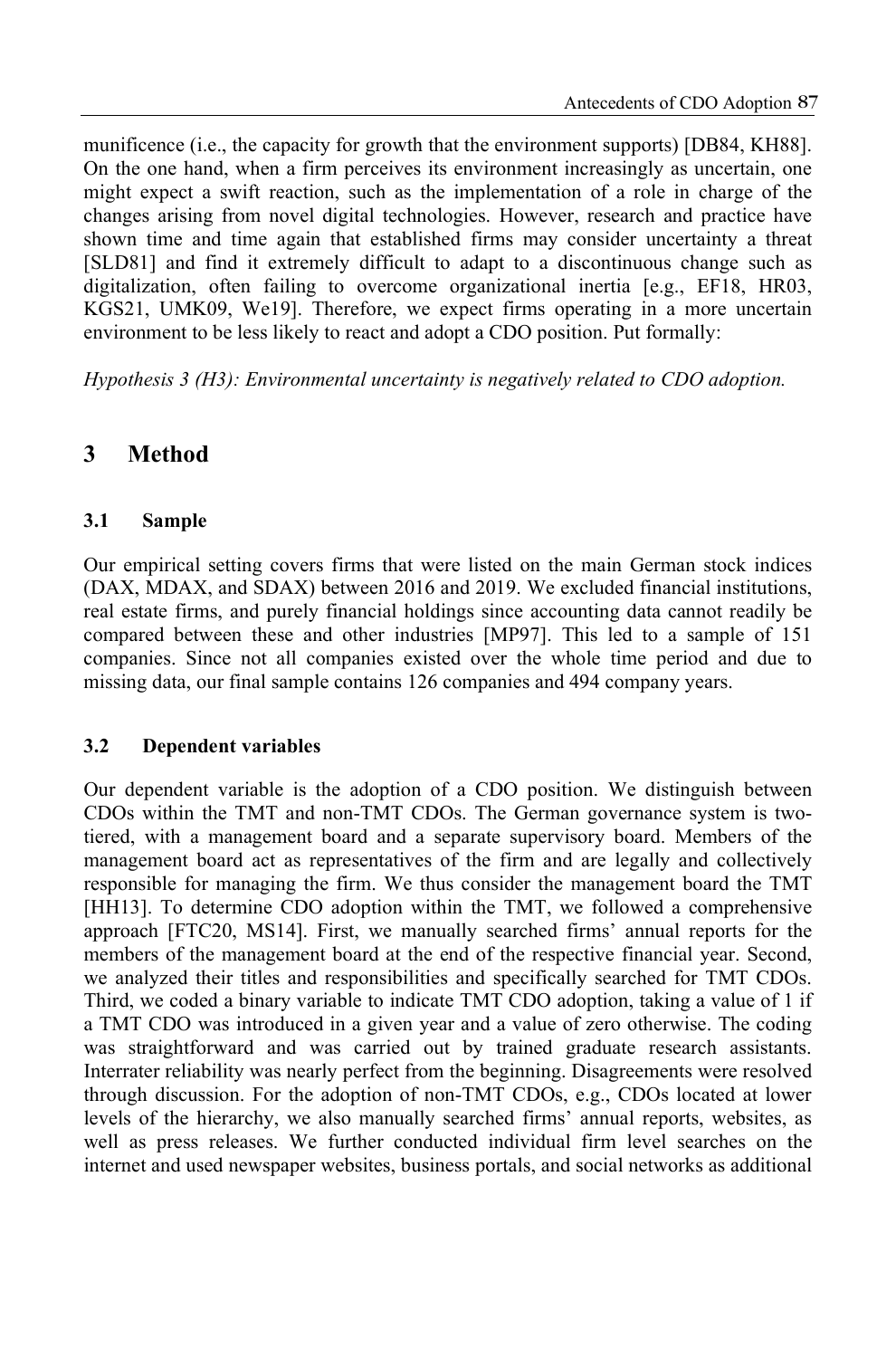sources [see e.g., Fi21, WLL17]. We then applied the same coding as described above. Again, interrater agreement was quasi-perfect.

#### 3.3 Independent variables

Our independent variables are various environmental factors. First, we operationalized analysts' assessments as the mean investment recommendation for each firm, which we obtained from I/B/E/S. The variable is coded on a five-point scale from "1", indicating a strong buy recommendation to "5", which indicates a strong sell recommendation. We inverted the scale for a more intuitive interpretation. Second, we include institutional owners with at least 1% ownership, since those are assumed to have sufficient holdings to be able and incentivized to influence their investee [Co10, NZ06]. We downloaded reports from Capital IQ which list the institutional owners for each firm within our sample at each financial year-end within our sampling frame. To measure the influence of transient and dedicated institutional owners, we followed the procedure of Bushee [BU98], which is well-established in the literature [ARZ13]. Using a factor analysis, we classified institutional owners based on their prior investment behavior (e.g., portfolio concentration, turnover, or trading sensitivity to current earnings) [BU98]. Subsequently, we calculated the proportions of ownership of dedicated and transient owners for each firm-year [BU98]. Third, we measured the three notions of environmental uncertainty based on accounting data by industry (two-digit GICS codes) [KH88, MJW18]. Complexity refers to the increase or decrease in market concentration and is measured through regressing the market share in the initial year over the market share in the terminal year. Instability captures the volatility of net sales and operating income growth. Munificence is measured as the regression slope coefficient of net sales and operating income growth [KH88].

#### 3.4 Control variables

We controlled for a host of potentially confounding variables at the individual and organizational level, as well as further environment variables [Fi21, KG21, KML20]. We considered firms' financial performance measured as their yearly Return on Assets (RoA) [Fi21]. We also included Tobin's Q, which is calculated as the ratio between market values and book values of equity and liabilities [TB77], as well as a firm's sales growth from t-2 to t-1 [KML20]. We also controlled for the average RoA and market-tobook value in each industry [KML20]. We controlled for firm age and size, measured as the natural logarithm of the firm's total assets [e.g., KML20]. Furthermore, we included asset intensity (i.e., assets over sales) as an industry-specific control. We accounted for TMT size by counting the number of members listed in the annual report. We also calculated the average age of the TMT members [Fi21]. Moreover, we controlled for CDO adoption by industry peers [Fi21, KML20]. We considered the number of a firm's existing technology-related TMT members by counting the number of present alternative relevant functions, such as CIO, Chief Technology Officer, and Chief Innovation Officer. In line with the procedure outlined above, we identified these positions by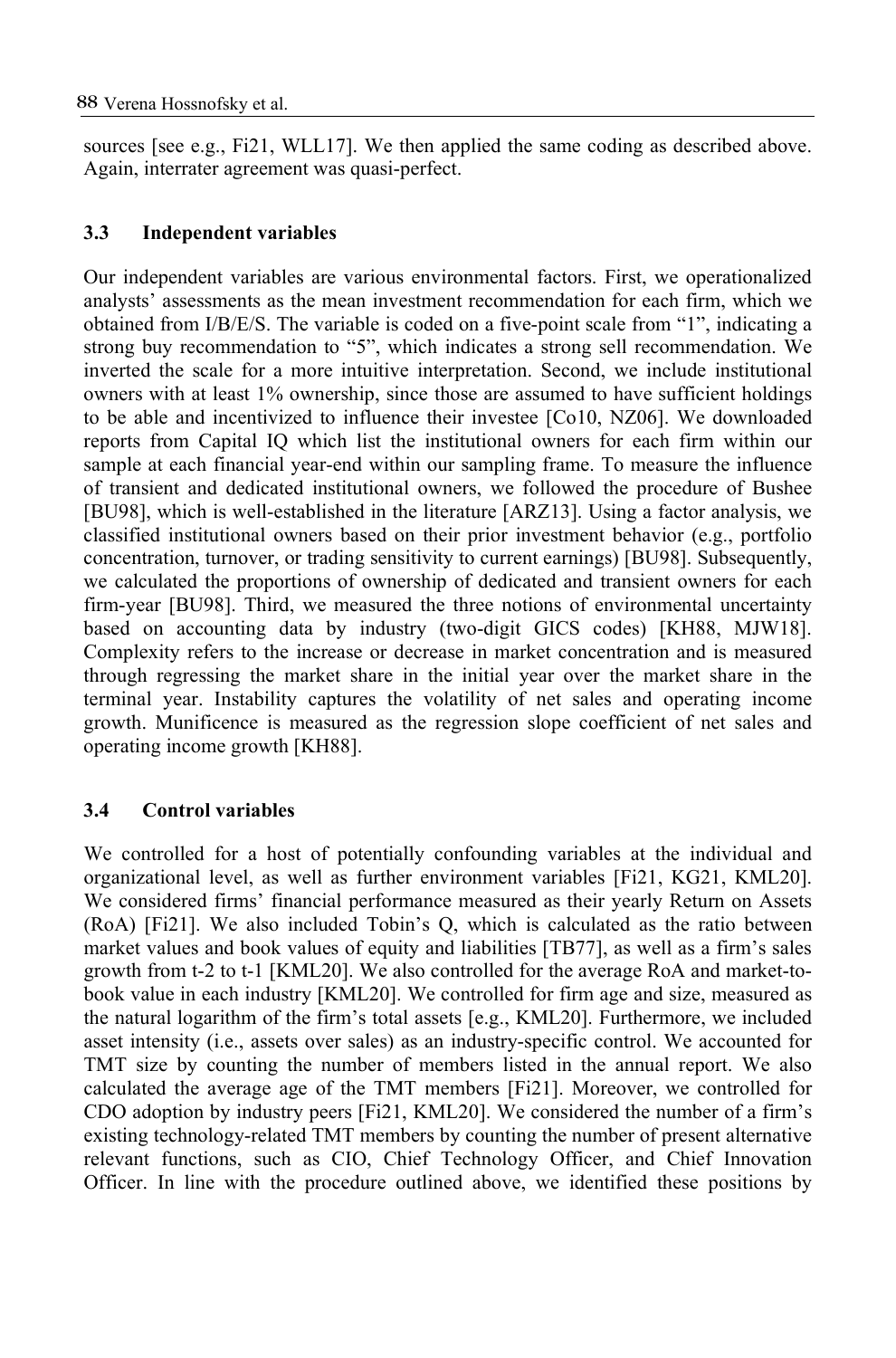searching and coding firms' annual reports. We consider a firm's diversification by using Palepu's [Pa85] entropy measure based on the dispersion of sales across different business lines [HC04, MS14]. We considered the number of institutional owners and further accounted for the number of analysts covering the firm in the focal year. All variables were lagged by one year to address issues of reverse causality. We obtained the data from Standard & Poor's Capital IQ if not stated otherwise. Finally, we included year dummies to control for time-specific factors.

#### 3.5 Empirical strategy

To account for the binary dependent variables, and in line with previous research on the subject, we employed a general estimating equations (GEE) regression model with a logit link function [Fi21, KML20].

### 4 Results

Table 1 presents means, standard deviations, and pairwise correlations of all variables used in the study. Some correlations are substantial but not unexpected. We believe that each of the variables has its own explanatory power, and the high correlations are not driven by a shared omitted variable [Ka18]. Consequently, we retained the variables in our models. Nevertheless, we ran additional models, testing every one of the variables on its own. With one exception, the impact of the independent variables on the adoption of a CDO did not change substantially, which makes it unlikely that multicollinearity distorts our results [Ka18]. The sole exception is the number of institutional owners. This variable is substantially correlated with transient institutional ownership  $(\beta = 0.7542)$  and the results for the effects of transient institutional ownership on non-TMT CDO adoption (Model 7) are not robust to its exclusion.

Table 2 shows the results of our regression analyses. Models 1 and 2 contain only the control variables. Models 3 and 4 address H1, which is partially supported since analysts' assessments show a significant ( $\beta = 0.462$ ;  $p < 0.05$ ) positive effect on non-TMT CDO adoption, but no statistically significant effect ( $\beta = 0.179$ ;  $p > 0.1$ ) for CDOs within the TMT. Hence, firms appear to take positive assessments as a license to make adjustments to their organizational structure, albeit not as extensively as we had hypothesized. This could be explained by prior research that characterizes analysts as generally status-quo oriented [BW18]. Firms might be concerned that too extensive adjustments, i.e., changing the TMT composition, might be viewed as excessive and thus create negative backlash. Changes at lower levels, however, such as implementing a non-TMT CDO position, might be deemed acceptable to analysts.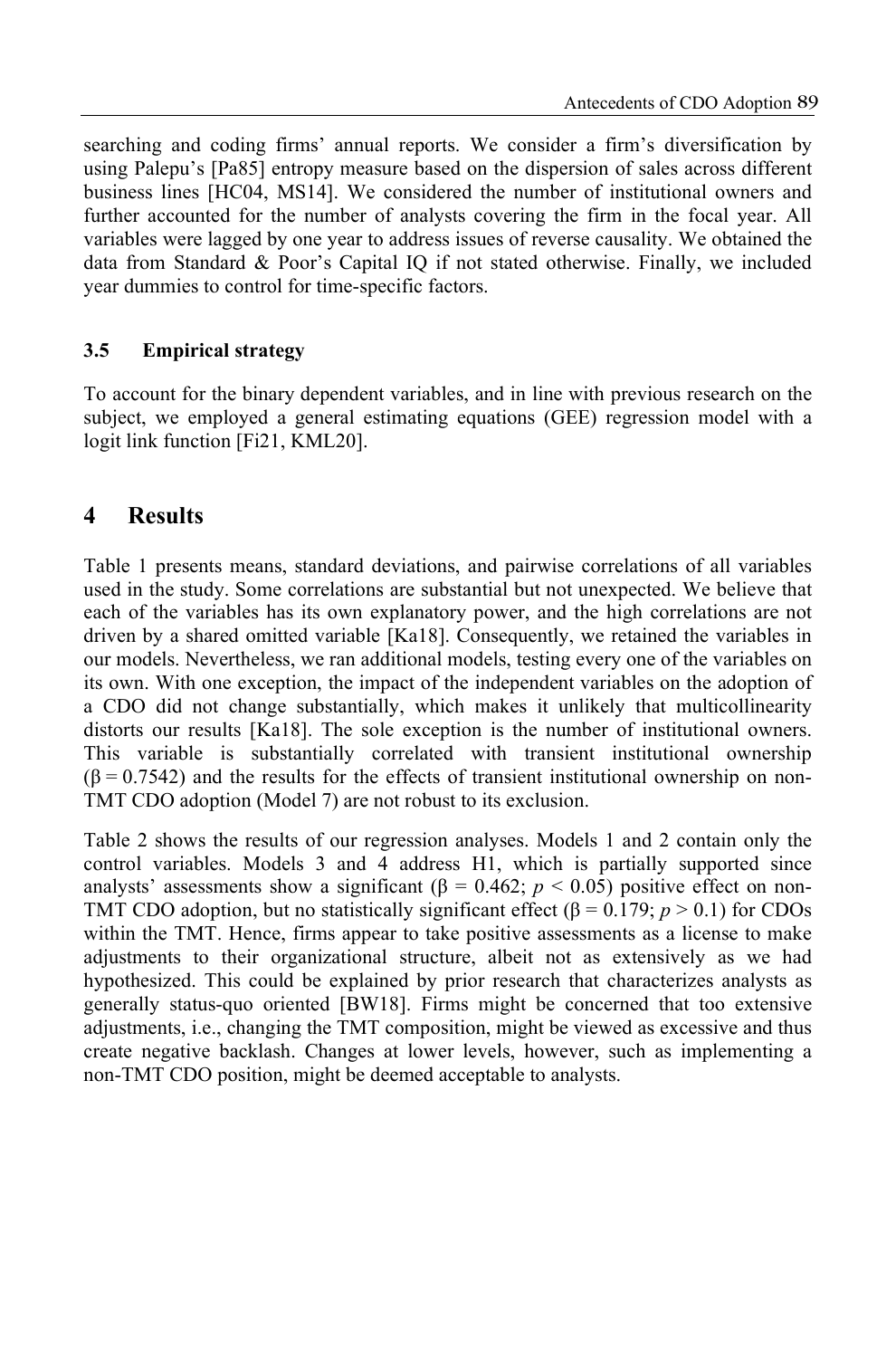| Variable                               | Mean             | SD              | Min Max        |                        |                      |          |                       |                 |           |                 |               | ō               | $\equiv$                   | $\equiv$ | $\overline{2}$ | $\overline{13}$ | $\frac{5}{2}$<br>$\overline{4}$                                                 | $\leq$    | $\overline{1}$         | $\frac{8}{16}$ | $\overline{9}$ | $\approx$               | ಸ    | 22 | 23 |
|----------------------------------------|------------------|-----------------|----------------|------------------------|----------------------|----------|-----------------------|-----------------|-----------|-----------------|---------------|-----------------|----------------------------|----------|----------------|-----------------|---------------------------------------------------------------------------------|-----------|------------------------|----------------|----------------|-------------------------|------|----|----|
| (1) TMT CDO adoption                   | 0.02             | $0.12 \t0.00$   |                | $\frac{8}{1}$          |                      |          |                       |                 |           |                 |               |                 |                            |          |                |                 |                                                                                 |           |                        |                |                |                         |      |    |    |
| (2) Lower level CDO adoption           | 0.04             | 0.00<br>0.21    |                | 0.06<br>$\frac{8}{10}$ | 1.00                 |          |                       |                 |           |                 |               |                 |                            |          |                |                 |                                                                                 |           |                        |                |                |                         |      |    |    |
| $(3)$ RoA                              | 0.04             | $-0.27$<br>0.07 |                | 0.32                   | $-0.11* -0.05$       | 1.00     |                       |                 |           |                 |               |                 |                            |          |                |                 |                                                                                 |           |                        |                |                |                         |      |    |    |
| $(4)$ Tobin's Q                        | 2.02             | 1.63 0.65       |                | $-0.05$<br>15.66       | $-0.05$              | $0.25*$  |                       |                 |           |                 |               |                 |                            |          |                |                 |                                                                                 |           |                        |                |                |                         |      |    |    |
| (5) Sales growth                       | 0.08             | 0.16 0.32       |                | 0.01<br>$\frac{8}{2}$  | $-0.01$              | 0.01     | $0.27*$               | $\approx$       |           |                 |               |                 |                            |          |                |                 |                                                                                 |           |                        |                |                |                         |      |    |    |
| (6) Industry RoA                       | 0.04             | $-0.27$<br>0.06 |                | 0.29                   | $-0.12* -0.04$ 0.83* |          | $0.16*$               | 0.01            | $\approx$ |                 |               |                 |                            |          |                |                 |                                                                                 |           |                        |                |                |                         |      |    |    |
| 7) Industry MTB                        | 1.97             | 1.34 0.65       |                | $-0.07$<br>15.66       | $-0.05$              | $0.18*$  | $0.83*$               | $0.24*$         | $0.21*$   |                 |               |                 |                            |          |                |                 |                                                                                 |           |                        |                |                |                         |      |    |    |
| (8) Firm size                          | 8.17 1.77 4.36   |                 |                | 0.01<br>13.1           |                      |          | $0.10* -0.12* -0.35*$ | $-0.22*$        |           | $-0.09 - 0.33*$ | 1.00          |                 |                            |          |                |                 |                                                                                 |           |                        |                |                |                         |      |    |    |
| (9) Firm age                           | 85.35 66.72 1.00 |                 | 450.0          | $-0.01$                | 0.08                 |          | $-0.04$ $-0.26*$      | $-0.18*$        | $-0.05$   |                 | $-0.27*0.22*$ | $^{0.1}$        |                            |          |                |                 |                                                                                 |           |                        |                |                |                         |      |    |    |
| 10) Asset intensity                    | 0.55 0.19 0.03   |                 |                | 0.08<br>0.95           | 0.07                 |          | $-0.11* -0.16*$       | $-0.09$         | $-0.09$   | $-0.13*$        | $0.37*$       | $-0.01$         | 0.00                       |          |                |                 |                                                                                 |           |                        |                |                |                         |      |    |    |
| $(11)$ TMT size                        | 4.20 1.89        | 2.00            | 12.00          | 0.01                   |                      | 0.02     | $\frac{1}{2}$         | 0.05            | 0.05      | $-0.10*$        | $0.55*$       | 0.07            | $0.19*$                    | 1.00     |                |                 |                                                                                 |           |                        |                |                |                         |      |    |    |
| 12) Average board age                  | 52.6 4.32        |                 | 34.67 72.00    | $-0.04$                | 0.02                 | $-0.09$  | $-0.23*$              | $-0.17*$        | $-0.05$   | $-0.20*$        | $0.13*$       | $0.18*$         | 0.06                       | 0.09     | $\approx$      |                 |                                                                                 |           |                        |                |                |                         |      |    |    |
| (13) Industry CDO adoptions            | 0.65             | $0.95$ 0.00     | 4.00           | $0.12*$                | $0.20*$              | 0.03     | $-0.12*$              | 0.07            | 0.07      |                 | $-0.17*0.38*$ | 0.09            | $0.19*$                    | $0.35*$  | 0.04           | ξ               |                                                                                 |           |                        |                |                |                         |      |    |    |
| 14) Technology-related TMT members     | 1.02 0.89 0.00   |                 | 5.00           | 0.04                   | 0.04                 | $-0.02$  | $\frac{1}{2}$         | 0.04            | $-0.04$   | $-0.13*$        | $.81*$        | 0.01            | $0.12*$                    | $0.23*$  | 0.03           | $0.15*$         | $^{00}$                                                                         |           |                        |                |                |                         |      |    |    |
| (15) Degree of diversification         | 0.36             | 0.00<br>0.20    | 0.90           | 0.02                   | $0.10*$              | $-0.02$  |                       | $-0.11* -0.15*$ | 0.00      |                 | $-0.14*0.37*$ | $0.22*$         | $0.15*0.20*$               |          | 0.09           | $0.19*$         | 0.04                                                                            | $\approx$ |                        |                |                |                         |      |    |    |
| 16) Number institutional owners        | 5.38             | 4.97 0.00       | 21.00          | 0.02                   | 0.04                 | $-0.08$  | 0.06                  | $\frac{4}{3}$   | $-0.04$   | 0.08            | $0.21*$       | 0.04            | 0.03                       | $0.14*$  | $-0.03$        | 0.08            | 0.02<br>$0.10*$                                                                 | 1.00      |                        |                |                |                         |      |    |    |
| 17) Analyst coverage                   | $13.10$ $9.72$   |                 | 0.0045.00      | 0.02                   | 0.07                 | $-0.01$  |                       | $-0.14* -0.14*$ | 0.04      | $-0.12*$        | $0.58*$       | $0.17*$         | $0.28*$                    | $0.27*$  | 0.07           | $0.26*$         | $0.22*$                                                                         |           | $0.24*0.30*1.00$       |                |                |                         |      |    |    |
| 18) Analyst assessments                | 0.98<br>3.14     | 0.00            | 5.00           | $-0.06$                |                      | $-0.03$  | 0.03                  | $0.13*$         | $-0.02$   | $-0.01$         | 0.03          | $-0.03$         | 0.05                       | 0.04     | 0.07           | 0.08            | 0.01                                                                            |           | $0.03$ $0.14*$ $0.23*$ | 1.00           |                |                         |      |    |    |
| 19) Transient institutional ownership  | 0.02             | 0.00<br>0.03    | 0.24           | 0.02                   | 0.05                 | $-0.14*$ | 0.05                  | $0.12*$         | $-0.10*$  | 0.06            | $-0.05$       | 0.06            | $-0.08$                    | $-0.08$  | 0.01           | 0.04            | $-0.04 - 0.03$ 0.75* 0.07                                                       |           |                        |                | $0.11*1.00$    |                         |      |    |    |
| (20) Dedicated institutional ownership | 0.07             | 0.00<br>0.09    | $\overline{1}$ | $\overline{0}$         |                      | $-0.05$  | 0.05                  | 0.01            | $-0.01$   |                 | $0.22*$       | $-0.06$         | $0.12*$                    | $0.12*$  | $-0.05$        | $0.15*$         | $0.15*$                                                                         |           | $0.11*0.56*0.23*$      | 0.09           | $0.28*$        | 1.00                    |      |    |    |
| (21) Complexity                        | 0.18             | 0.08<br>0.10    | 51             |                        | $-0.05$              | 0.01     | 0.09                  | 0.01            | 0.01      | $0.11*$         | 0.03          | $-0.25*0.29*$   |                            | 0.01     | $-0.12*$       | $-0.05$         | $0.06 - 0.02 - 0.03$                                                            |           | 0.00                   | 0.02           | $-0.09$        | 0.03                    | 1.00 |    |    |
| $(22)$ Instability                     | $\frac{12}{11}$  | $0.06$ 1.07     |                | $-0.02$<br>1.40        | $-0.03$              | $-0.04$  | $-0.04$               | $-0.05$         | $-0.05$   | $-0.05$         | $0.25*$       | $-0.05$ $0.33*$ |                            | $-0.02$  | 0.06           | $-0.02$         | $-0.04$ $0.16*$ $-0.01$ $0.17*$                                                 |           |                        | $-0.07$        |                | $-0.08$ 0.08 0.47* 1.00 |      |    |    |
| (23) Munificence                       | $\frac{8}{2}$    | 0.06 0.94 1.28  |                | 0.02                   | $0.12*$              | 0.00     | $-0.06$               | 0.03            | 0.03      | $-0.07$         | $0.18*$       |                 | $-0.02$ $0.28* -0.01$ 0.08 |          |                |                 | $-0.02$ $0.08$ $0.11*$ $0.08$ $0.05$ $-0.05$ $0.01$ $0.15*$ $0.17*$ $0.36*$ 1.0 |           |                        |                |                |                         |      |    |    |
| * $p < 0.05$                           |                  |                 |                |                        |                      |          |                       |                 |           |                 |               |                 |                            |          |                |                 |                                                                                 |           |                        |                |                |                         |      |    |    |

Tab. 1: Descriptive Statistics and Pairwise Correlations Tab. 1: Descriptive Statistics and Pairwise Correlations

# 90 Verena Hossnofsky et al.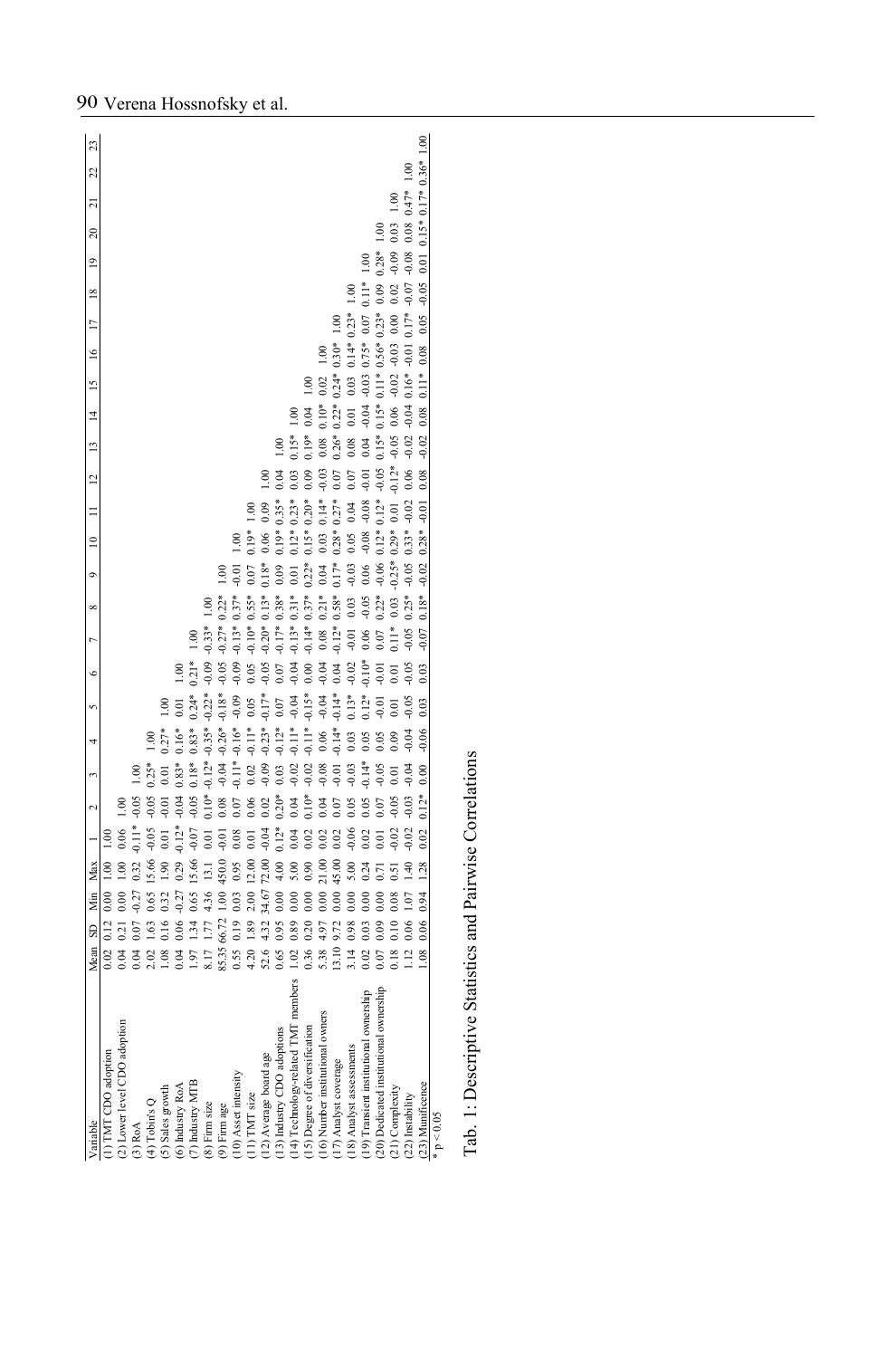Models 5 through 8 address H2. With regard to TMT CDOs, we find that, largely as we hypothesized, the presence of transient (i.e., short-term oriented) institutional owners is marginally significantly negatively ( $\beta = -31.44$ ;  $p < 0.1$ ) related to TMT CDO adoption, whereas the presence of dedicated institutional owners has no significant effect on TMT CDO adoption. Dedicated institutional owners do, however, have a significantly positive effect on non-TMT CDO adoption ( $\beta$  = 4.457; p < 0.001). The presence of transient institutional owners is only marginally significantly related to non-TMT CDO adoption  $(\beta = 17.32; p < 0.1)$ . Hence, we can only partially support H2. On the one hand, dedicated institutional owners appear to increase the likelihood of CDO adoption on a non-TMT level. Dedicated institutional owners have extended investment horizons within few firms [Co10] and may thus be willing to endure additional costs in the shortterm to ensure firm survival and success in the long run. Our findings suggest that firms are inclined to cater to these preferences by implementing non-TMT CDOs. On the other hand, our findings for transient institutional owners are only marginally significant and partially unexpected. Transient owners do not adopt a long-term perspective. In line with this, our data show that firms with more transient institutional owners are hesitant to adopt TMT CDOs, likely because they are more sensitive to additional short-term costs arising from additional TMT appointments. Surprisingly, such firms at the same time appear open to non-TMT adoption.

Models 9 and 10 address H3, which states that environmental uncertainty is negatively related to CDO adoption. This can only be supported for non-TMT CDOs and for the dimensions complexity ( $\beta = -5.211$ ;  $p < 0.1$ ) and instability ( $\beta = -9.012$ ;  $p < 0.05$ ). The coefficient for the munificence dimension is highly significant, but positive ( $\beta = 10.87$ ; p  $< 0.001$ ). We hence only partially support H3. Interestingly, but perhaps not completely surprisingly, we find the three dimensions to impact CDO adoption at a lower hierarchical level in different directions. As described above, munificence describes the capacity for growth within an environment [DB84, KH88]. Higher levels of munificence might be less likely to be perceived as a threat, and rather, indicate the necessary resources given in an industry, which are needed for growth [e.g., HKG06]. Hence, firms might implement CDOs as a means to reap such growth potential.

### 5 Discussion and conclusion

The purpose of our study was to gain a better understanding of specific environmental factors that are associated with CDO adoption within and outside of TMTs. Our results indicate that the effects of these antecedents vary by the hierarchical level of CDO implementation. Specifically, analysts' assessments and dedicated institutional owners seem to positively influence the likelihood of non-TMT adoption. In contrast, we find that environmental uncertainty largely negatively impacts non-TMT CDO appointments, which might be an indication for firm inertia in the face of the challenges of digital transformation. Regarding the implementation of TMT CDOs, our data suggest that ownership by transient institutional owners may be negatively related to CDO adoption.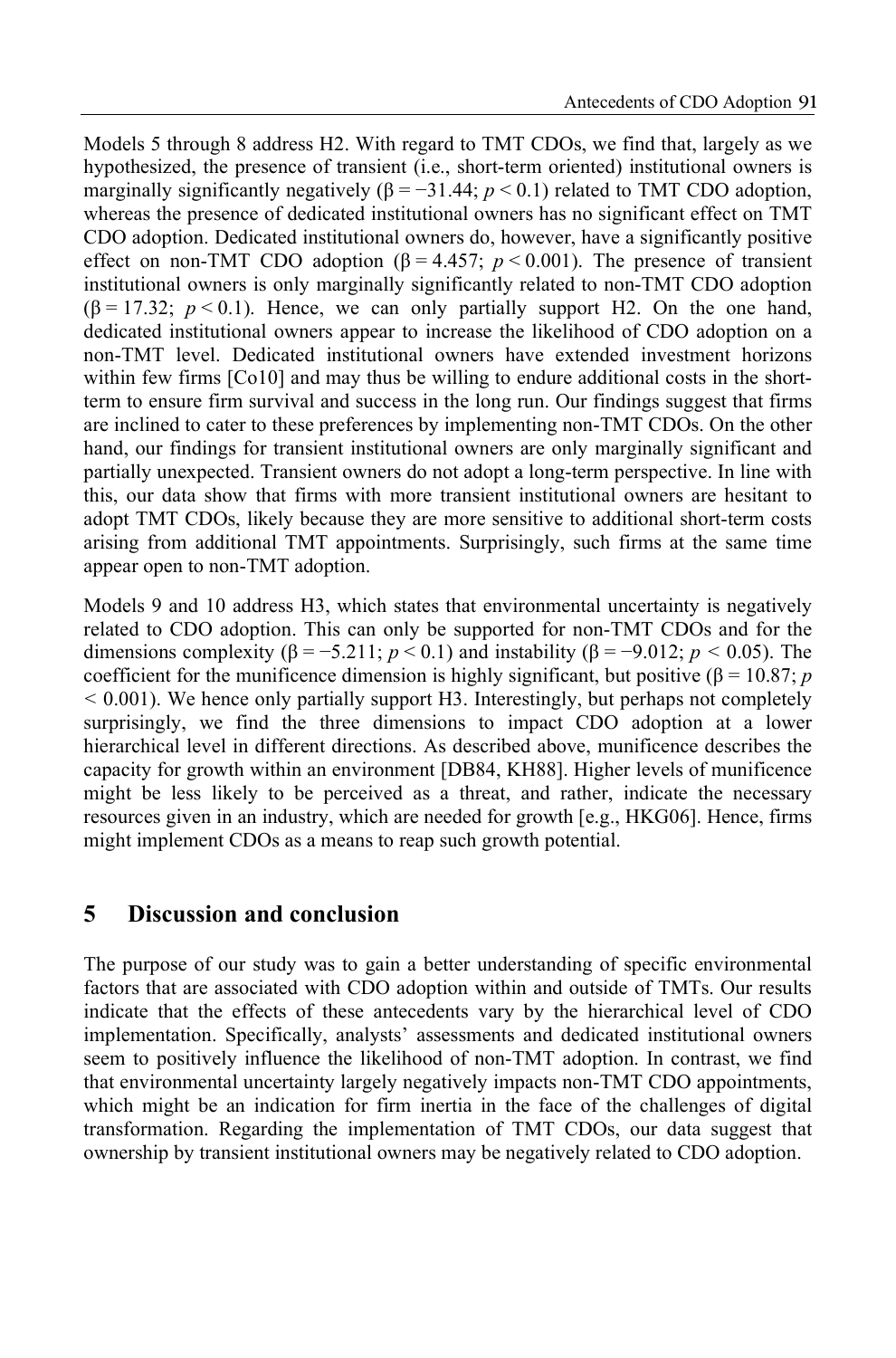#### 92 Verena Hossnofsky et al.

|                                                                                                  |             | Control models |             | <b>Analyst Models</b> |                      |           | IO Models               |           |             | <b>Environment Models</b> |
|--------------------------------------------------------------------------------------------------|-------------|----------------|-------------|-----------------------|----------------------|-----------|-------------------------|-----------|-------------|---------------------------|
|                                                                                                  | (1)         | (2)            | (3)         | (4)                   | (5)                  | (6)       | (7)                     | (8)       | (9)         | (10)                      |
|                                                                                                  | TMT         | Lower level    | TMT         | Lower level           | TMT                  | TMT       | Lower level Lower level |           | TMT         | Lower level               |
| Variables                                                                                        | CDO         | CDO            | CDO         | CDO                   | CDO                  | CDO       | CDO                     | CDO       | CDO         | CDO                       |
| $RoA_{t-1}$                                                                                      | $-16.52***$ | 0.264          | $-16.14***$ | $-0.037$              | $-17.42***-16.46***$ |           | $-0.136$                | $-0.245$  | $-19.89***$ | $-2.322$                  |
|                                                                                                  | (3.05)      | (3.86)         | (3.05)      | (3.75)                | (2.70)               | (3.27)    | (4.34)                  | (3.39)    | (5.18)      | (5.46)                    |
| Tobin's Q $_{t-1}$                                                                               | 0.147       | 0.068          | 0.055       | 0.046                 | 0.132                | 0.150     | 0.003                   | 0.090     | 0.333       | 0.116                     |
|                                                                                                  | (0.41)      | (0.31)         | (0.46)      | (0.32)                | (0.45)               | (0.37)    | (0.39)                  | (0.31)    | (0.33)      | (0.33)                    |
| Sales Growth $_{t-1}$                                                                            | $2.471*$    | $-0.625$       | $2.477+$    | $-0.968$              | $3.136**$            | $2.459+$  | $-0.762$                | -0.435    | 2.170       | $-1.013$                  |
|                                                                                                  | (1.23)      | (1.17)         | (1.27)      | (1.25)                | (1.19)               | (1.28)    | (1.18)                  | (1.20)    | (1.89)      | (1.40)                    |
| Industry $RoA_{n-1}$                                                                             | 12.62*      | 2.208          | 12.96*      | 2.88                  | 13.14***             | $12.57**$ | 3.344                   | 3.326     | $11.61*$    | 4.013                     |
|                                                                                                  | (5.30)      | (6.66)         | (5.24)      | (6.60)                | (3.22)               | (4.75)    | (7.37)                  | (6.41)    | (5.88)      | (8.33)                    |
| Industry MTB $_{t-1}$                                                                            | $-2.170*$   | $-0.124$       | $-2.208*$   | $-0.121$              | $-2.354**$           | $-2.169*$ | $-0.084$                | $-0.177$  | $-2.319*$   | $-0.186$                  |
|                                                                                                  | (0.85)      | (0.32)         | (0.94)      | (0.31)                | (0.75)               | (0.86)    | (0.38)                  | (0.31)    | (0.99)      | (0.33)                    |
| Firm size $_{t-1}$                                                                               | $-0.432$    | 0.035          | $-0.458$    | 0.031                 | $-0.554+$            | $-0.432$  | 0.055                   | 0.013     | $-0.301$    | 0.141                     |
|                                                                                                  | (0.31)      | (0.15)         | (0.33)      | (0.16)                | (0.31)               | (0.31)    | (0.14)                  | (0.15)    | (0.30)      | (0.15)                    |
| Firm age $_{t-1}$                                                                                | $-0.000$    | 0.001          | $-0.000$    | 0.001                 | 0.001                | $-0.000$  | $-0.000$                | 0.001     | 0.001       | 0.000                     |
|                                                                                                  | (0.005)     | (0.002)        | (0.00)      | (0.00)                | (0.00)               | (0.00)    | (0.00)                  | (0.00)    | (0.01)      | (0.00)                    |
| Asset intensity $_{t-1}$                                                                         | 2.022       | 1.763          | 2.058       | 1.677                 | 1.619                | 2.034     | $1.889+$                | $2.029 +$ | $3.159+$    | 1.842                     |
|                                                                                                  | (1.77)      | (1.18)         | (1.82)      | (1.11)                | (1.68)               | (1.70)    | (1.12)                  | (1.22)    | (1.86)      | (1.14)                    |
| TMT size $_{t-1}$                                                                                | 0.151       | 0.045          | 0.142       | 0.028                 | 0.096                | 0.151     | 0.106                   | 0.084     | 0.249       | 0.061                     |
|                                                                                                  | (0.223)     | (0.11)         | (0.22)      | (0.11)                | (0.21)               | (0.21)    | (0.11)                  | (0.09)    | (0.24)      | (0.11)                    |
| Average board age $_{t-1}$                                                                       | $-0.114$    | $-0.028$       | $-0.119$    | $-0.039$              | $-0.115+$            | $-0.114$  | $-0.032$                | $-0.025$  | $-0.145+$   | $-0.035$                  |
|                                                                                                  | (0.08)      | (0.05)         | (0.08)      | (0.05)                | (0.07)               | (0.08)    | (0.05)                  | (0.05)    | (0.09)      | (0.05)                    |
| Industry CDO adoptions $_{t=1}$                                                                  | $-0.294$    | $-0.414$       | $-0.315$    | $-0.406$              | $-0.294$             | $-0.291$  | $-0.486$                | $-0.579$  | $-0.388$    | $-0.548$                  |
|                                                                                                  | (0.38)      | (0.38)         | (0.40)      | (0.38)                | (0.45)               | (0.41)    | (0.38)                  | (0.37)    | (0.36)      | (0.38)                    |
| Technology-related TMT members $_{t-1}$                                                          | 0.034       | $-0.048$       | 0.062       | $-0.044$              | 0.017                | 0.036     | $-0.023$                | $-0.105$  | 0.076       | $-0.043$                  |
|                                                                                                  | (0.48)      | (0.23)         | (0.46)      | (0.23)                | (0.42)               | (0.50)    | (0.22)                  | (0.19)    | (0.45)      | (0.22)                    |
| Degree of diversification $_{t-1}$                                                               | 2.636       | 0.653          | 2.686       | 0.745                 | 3.268                | 2.639     | 0.644                   | 0.337     | 1.954       | 0.196                     |
|                                                                                                  | (2.02)      | (1.29)         | (2.06)      | (1.25)                | (1.20)               | (1.97)    | (1.23)                  | (1.38)    | (1.86)      | (1.19)                    |
| Number institutional owners $_{t-1}$                                                             | 0.108       | $-0.004$       | 0.108       | $-0.006$              | $0.279**$            | 0.109     | $-0.119$                | $-0.056$  | 0.109       | $-0.016$                  |
|                                                                                                  | (0.07)      | (0.04)         | (0.07)      | (0.04)                | (0.11)               | (0.08)    | (0.09)                  | (0.05)    | (0.08)      | (0.05)                    |
| Analyst coverage $_{t-1}$                                                                        | 0.038       | 0.017          | 0.037       | 0.012                 | 0.032                | 0.038     | 0.025                   | 0.020     | 0.036       | 0.012                     |
|                                                                                                  | (0.03)      | (0.03)         | (0.03)      | (0.03)                | (0.03)               | (0.03)    | (0.02)                  | (0.03)    | (0.03)      | (0.03)                    |
| Analyst assessment $_{t=1}$                                                                      |             |                | 0.179       | $0.462*$              |                      |           |                         |           |             |                           |
|                                                                                                  |             |                | (0.18)      | (0.21)                |                      |           |                         |           |             |                           |
| Transient institutional ownership $_{t-1}$                                                       |             |                |             |                       | $-31.44+$            |           | $17.32+$                |           |             |                           |
|                                                                                                  |             |                |             |                       | (18.12)              |           | (9.74)                  |           |             |                           |
| Dedicated institutional ownership $_{i=1}$                                                       |             |                |             |                       |                      | $-0.225$  |                         | 4.457***  |             |                           |
|                                                                                                  |             |                |             |                       |                      | (4.39)    |                         | (1.05)    |             |                           |
| Complexity $_{t-1}$                                                                              |             |                |             |                       |                      |           |                         |           | $-9.957$    | $-5.211+$                 |
|                                                                                                  |             |                |             |                       |                      |           |                         |           | (8.28)      | (2.90)                    |
| Instability $_{t-1}$                                                                             |             |                |             |                       |                      |           |                         |           | $-11.36$    | $-9.012*$                 |
|                                                                                                  |             |                |             |                       |                      |           |                         |           | (8.93)      | (4.54)                    |
| Munificence <sub>t-1</sub>                                                                       |             |                |             |                       |                      |           |                         |           | 5.320       | $10.87***$                |
|                                                                                                  |             |                |             |                       |                      |           |                         |           | (4.12)      | (2.91)                    |
| Constant                                                                                         | 0.994       | $-3.322$       | 1.085       | $-3.615$              | 1.580                | 0.997     | $-3.269$                | $-3.762$  | 8.903       | -4.417                    |
|                                                                                                  | (6.14)      | (3.27)         | (6.25)      | (3.27)                | (5.04)               | (6.12)    | (3.34)                  | (3.40)    | (10.35)     | (5.40)                    |
| Wald chi2                                                                                        | 179.72      | 34.26          | 182.52      | 50.64                 | 184.65               | 183.16    | 72.52                   | 196.26    | 278.86      | 57.89                     |
| Prob > chi2                                                                                      | 0.0000      | 0.0117         | 0.0000      | 0.0001                | 0.0000               | 0.0000    | 0.0000                  | 0.0000    | 0.0000      | 0.0000                    |
| Note: n = 494, Standard errors in parentheses, + p < 0.1, * p < 0.05, ** p < 0.01, *** p < 0.001 |             |                |             |                       |                      |           |                         |           |             |                           |

Tab. 2: Analysis of TMT CDO Adoption

Our research identifies several factors that are predictive of the choice to implement CDO positions and thereby contributes to a better understanding of IS-related senior management positions and the management of IT and digitalization within firms in general. What is more, we add to the knowledge on how incumbent firms react to major technological changes by adapting their organizational structures. By testing novel factors, we complement extant research on CDO antecedents [Fi21, KML20]. Moreover, our study is the first to offer extensive empirical evidence from Germany. Our novel distinction between CDOs within and outside TMTs may add to the strategic centralization literature [e.g., MKC15]. At the very least, our study may initiate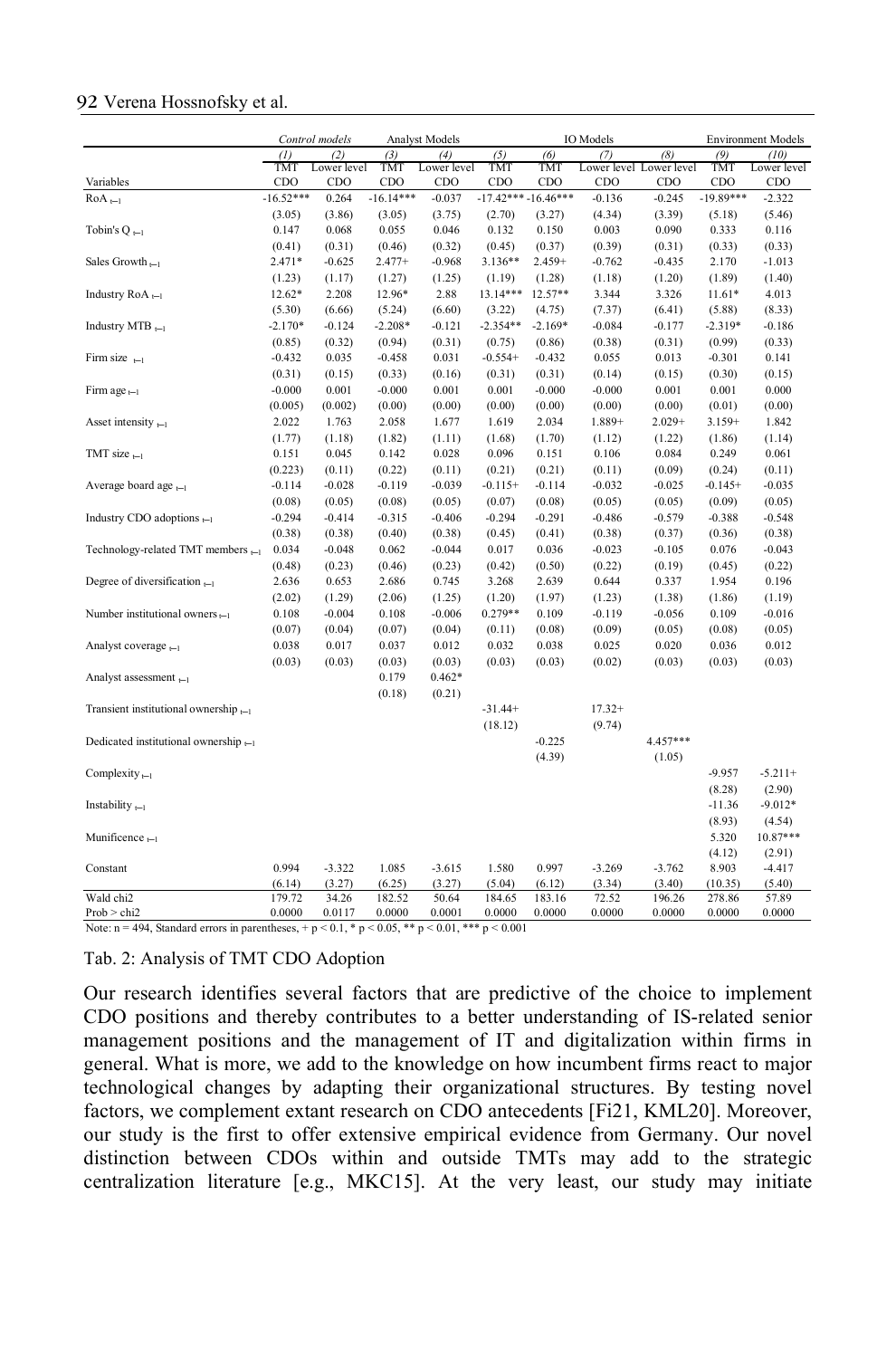meaningful discussions in academia and the C-suite by showing how firms' characteristics lead them to choices about CDO adoption within and outside of the TMT.

We acknowledge the limitations of this study, which may inspire future research. We focused squarely on CDO adoption decisions because none of the firms in our sample that introduced TMT-level CDO positions reversed this decision within our sampling timeframe. Future researchers might wish to use specific econometric techniques to account for the fact that once a firm adopted a CDO position, an additional adoption (at the TMT-level) is thus effectively impossible. Alternatively, but likely even more interestingly, future researchers might wish to study samples in which firms decided to remove CDO positions again, possibly creating valuable insights into the obsolescence of executive positions. Related to this idea of studying extended time frames, it may be particularly interesting to see how CDO adoption evolved recently, e.g., whether changing perceptions during the Covid-19 pandemic have also altered expectations towards CDOs and the role's future [KG21]. Further, although we did not experience specific problems, the identification of non-TMT CDOs is not trivial since firms are not obliged to report such positions and there is no database providing this information. Identifying such CDOs hence requires a manual search, which ultimately might be subject to biases. Thus, we encourage future studies that further validate this data, e.g., through questionnaires. Generally, further robustness checks and replication studies might be valuable. Insights from qualitative studies might additionally help to further illuminate the reasons for the observed differences between TMT CDO adoption and non-TMT CDO adoption.

#### References

- [ARZ13] Aghion, P.; Van Reenen, J.; Zingales, L.: Innovation and Institutional Ownership. American Economic Review 103(1), pp. 277-304, 2013.
- [AS99] Armstrong, C. P.; Sambamurthy, V.: Information Technology Assimilation in Firms: The Influence of Senior Leadership and IT Infrastructures. Information Systems Research 10(4), pp. 304-327, 1999.
- [BR12] Benner, M. J.; Ranganathan, R.: Offsetting Illegitimacy? How Pressures from Securities Analysts Influence Incumbents in the Face of New Technologies. Academy of Management Journal 55(1), pp. 213-233, 2012.
- [BW18] Brauer, M.; Wiersema, M.: Analyzing Analyst Research: A Review of Past Coverage and Recommendations for Future Research. Journal of Management 44(1), pp. 218-248, 2018.
- [Bh13] Bharadwaj, A. et.al.: Digital Business Strategy: Toward a Next Generation of Insights. MIS Quarterly 37(2), pp. 471-482, 2013.
- [Bu98] Bushee, B. J.: The Influence of Institutional Investors on Myopic R&D Investment Behavior. The Accounting Review 73(3), pp. 305-333, 1998.
- [Bu01] Bushee, B. J.: Do Institutional Investors Prefer Near-Term Earnings over Long-Run Value? Contemporary Accounting Research 18(2), pp. 207-246, 2013.
- [CPX10] Chen, D. Q.; Preston, D. S.; Xia, W.: Antecedents and Effects of CIO Supply-Side and Demand-Side Leadership: A Staged Maturity Model. Journal of Management Information Systems 27(1), pp. 231-272, 2010.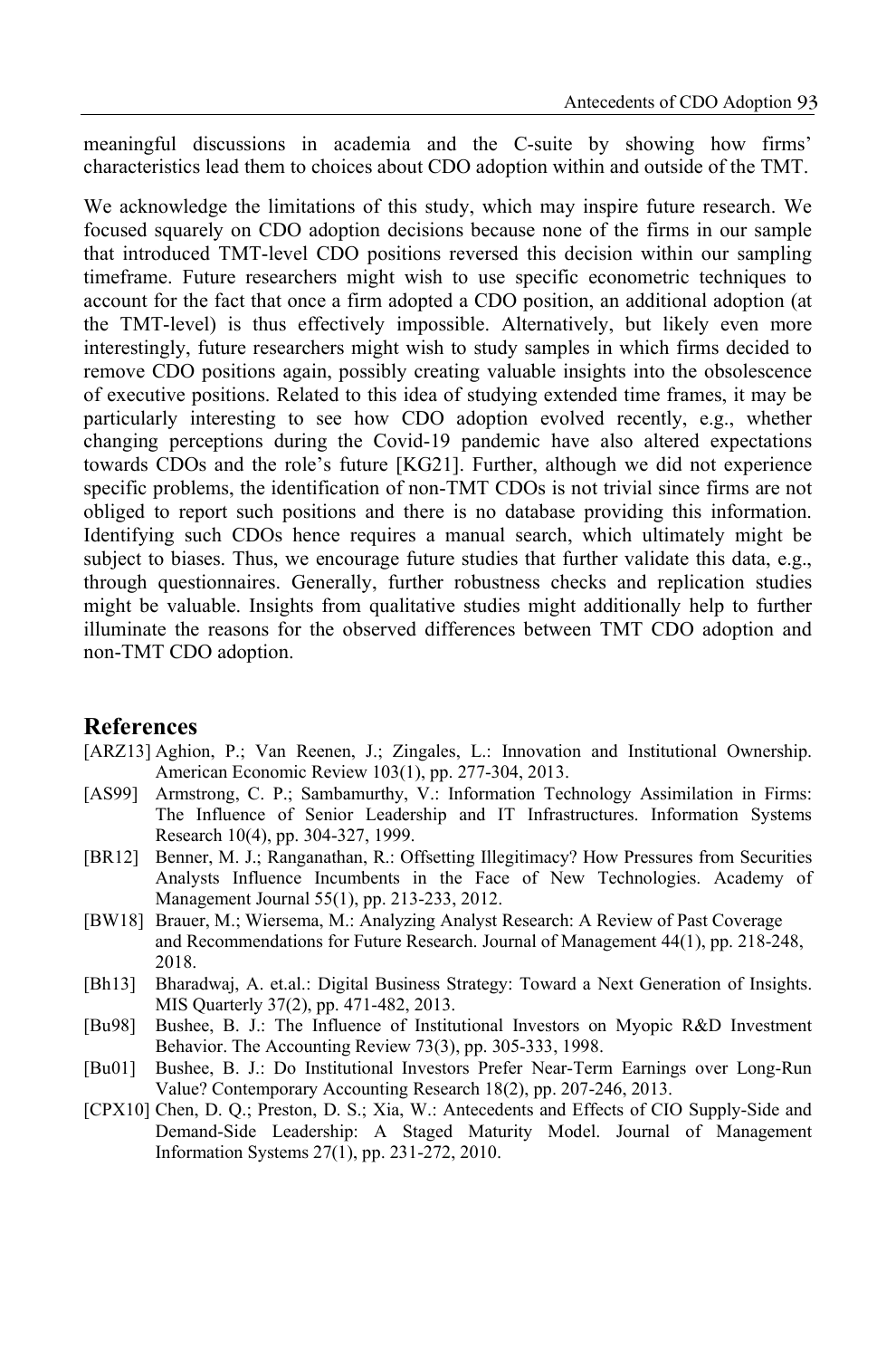- [CM09] Chun, M. W. S.; Mooney, J.: CIO Roles and Responsibilities: Twenty-Five Years of Evolution and Change. Information & Management 46(6), pp. 323-334, 2009.
- [Co10] Connelly, B. et.al.: Marching to the Beat of Different Drummers: The Influence of Institutional Owners on Competitive Actions. Academy of Management Journal 53(4), pp. 723-742, 2010.
- [DB84] Dess, G. G.; Beard, D. W.: Dimensions of Organizational Task Environments. Administrative Science Quarterly 29(1), pp. 52-73, 1984.
- [DWR19] Drechsler, K.; Wagner, H. T.; Reibenspiess, V.: Risk and Return of Chief Digital Officers' Appointment - An Event Study. In (Krcmar H.; Fedorowicz J.; Boh W. F.; Leimeister J. M.; Wattal S. eds.): Proceedings of the 40th International Conference on Information Systems, Association for Information Systems, Munich, pp. 1-17, 2019.
- [EF18] Eggers, J. P.; Francis Park, K.: Incumbent Adaptation to Technological Change: The Past, Present, and Future of Research on Heterogeneous Incumbent Response. Academy of Management Annals 12(1), pp. 257-389, 2018.
- [FDZ14] Fichman, R. G.; Dos Santos, B. L.; Zheng, Z.: Digital Innovation as a Fundamental and Powerful Concept in the Information Systems Curriculum. MIS Quarterly 38(2), pp. 329-354, 2014.
- [Fi21] Firk, S. et.al.: Chief Digital Officers: An Analysis of the Presence of a Centralized Digital Transformation Role. Journal of Management Studies, 2021.
- [FTC20] Fu, R., Tang, Y.; Chen, G.: Chief Sustainability Officers and Corporate Social (Ir)Responsibility. Strategic Management Journal 41(4), pp. 656-680, 2020.
- [HKB16] Haffke, I.; Kalgovas, B.; Benlian, A.: The Role of the CIO and the CDO in an Organization 's Digital Transformation. In (Ågerfalk P.; Levina N.; Kien S. S. eds.): Proceedings of the 37th International Conference on Information Systems, Association for Information Systems, Dublin, pp. 1-20, 2016.
- [Ha07] Hambrick, D. C.: Upper Echelons Theory: An Update. Academy of Management Review 32(2), pp. 334-343, 2007.
- [HC04] Hambrick, D. C.; Cannella, A. A.: CEOs Who Have COOs: Contingency Analysis of an Unexplored Structural Form. Strategic Management Journal 25(10), pp. 959-979, 2004.
- [HM84] Hambrick, D. C.; Mason, P. A.: Upper Echelons: The Organization as a Reflection of Its Top Managers. Academy of Management Review 9(2), pp. 193-206, 1984.
- [HKG06]Heeley, M. B.; King, D. R.; Govin, J. G.: Effects of Firm R&D Investment and Environment on Acquisition Likelihood. Journal of Management Studies 43(7), pp. 1513-1535, 2006.
- [HR03] Hill, C. W. L.; Rothaermel, F. T.: The Performance of Incumbent Firms in the Face of Radical Technological Innovation. Academy of Management Review 28(2), pp. 257- 274, 2003.
- [Ho16] Horlacher, A.: Co-Creating Value The Dyadic CDO-CIO Relationship during the Digital Transformation. Proceedings of the 24th European Conference on Information Systems, Istanbul, pp. 1-11. 2016.
- [HJM94] Hoskisson, R. E.; Johnson, R. A.; Moesel, D. D.: Corporate Divestiture Intensity in Restructuring Firms: Effects of Governance, Strategy, and Performance. Academy of Management Journal 37(5), pp. 1207-1251, 1994.
- [Hu17] Huang, J. et.al.: Growing on Steroids: Rapidly Scaling the User Base of Digital Ventures through Digital Innovation. MIS Quarterly 41(1), pp. 301-314, 2017.
- [HH13] Hutzschenreuter, T; Horstkotte, J.: Performance Effects of Top Management Team Demographic Faultiness in the Process of Diversification. Strategic Management Journal 34(6), pp. 704-726, 2013.
- [Ka18] Kalnins, A.: Multicollinearity: How Common Factors Cause Type 1 Errors in Multivariate Regression. Strategic Management Journal 39(8), pp. 2362-2385, 2018.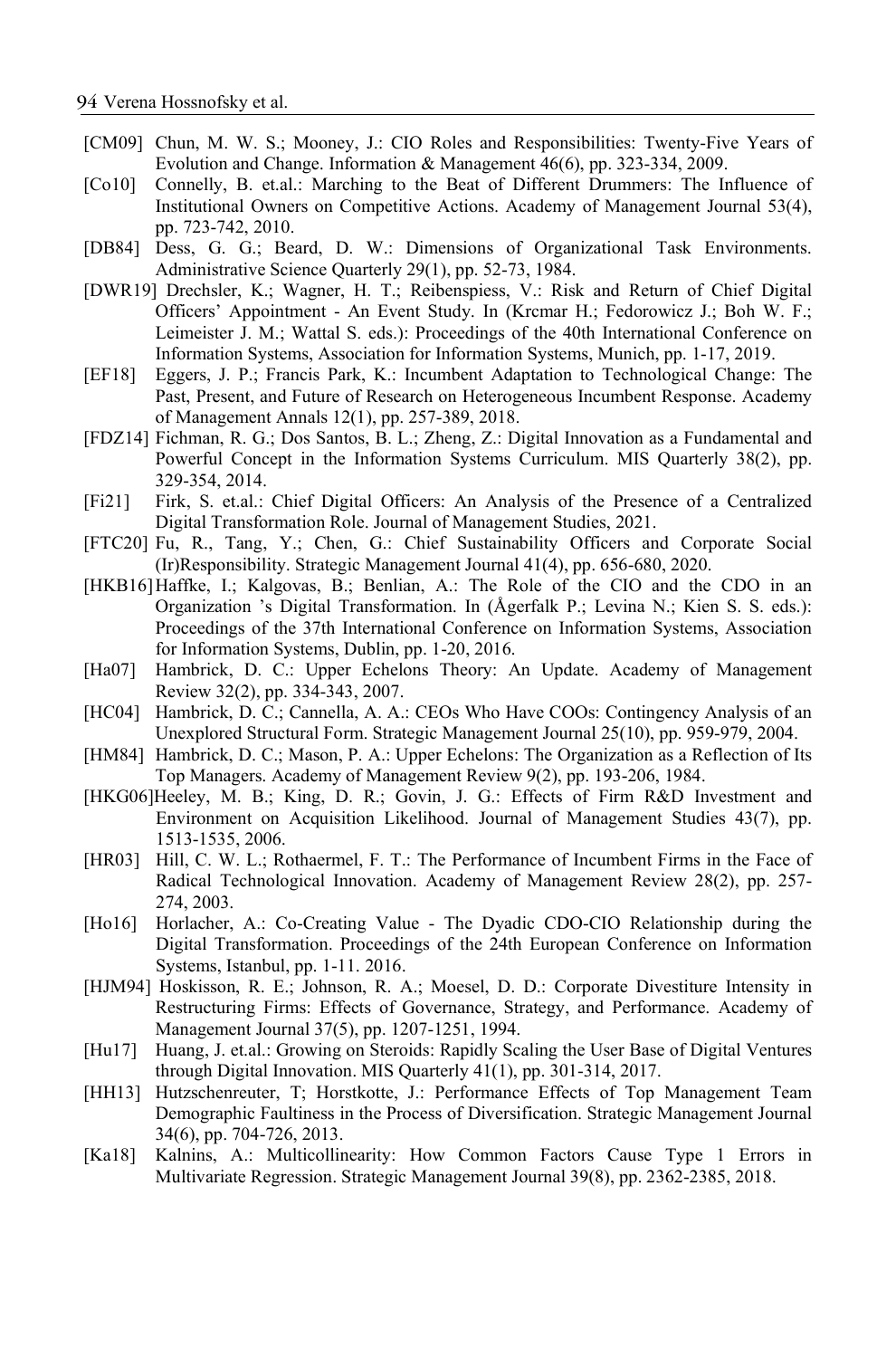- [KH88] Keats, B. W.; Hitt, M. A.: A Causal Model of Linkages among Environmental Dimensions, Macro Organizational Characteristics, and Performance. Academy of Management Journal 31(3), pp. 570-598, 1988.
- [KG21] Kessel, L.; Graf-Vlachy, L.: Chief Digital Officers: The State of the Art and the Road Ahead. Management Review Quarterly, 2021.
- [KGVS21] König, A.; Graf-Vlachy, L.; Schöberl, M.: Opportunity/Threat Perception and Inertia in Response to Discontinuous Change: Replicating and Extending Gilbert (2005). Journal of Management 47(3), pp. 771-816, 2021.
- [KML20] Kunisch, S.; Menz, M.; Langan, R.: Chief Digital Officers: An Exploratory Analysis of Their Emergence, Nature, and Determinants. Long Range Planning, 2020.
- [Lu13] Lucas, H. J. et.al.: Impactful Research on Transformational Information Technology: An Opportunity to Inform New Audiences. MIS Quarterly 37(2), pp. 371-382, 2013.
- [MP97] McGahan, A.; Porter, M. E.: How Much Does Industry Matter, Really? Strategic Management Journal 18(S)1, pp. 15-30, 1997.
- [MJW18] Meinhardt, R.; Junge, S.; Weiss, M.: The Organizational Environment with Its Measures, Antecedents, and Consequences: A Review and Research Agenda. Management Review Quarterly 68(2), pp. 195-235, 2018.
- [MKC15] Menz, M.; Kunisch S.; Collis, D. J.: The Corporate Headquarters in the Contemporary Corporation: Advancing a Multimarket Firm Perspective. Academy of Management Annals 9(1), pp. 633-714, 2015.
- [MS14] Menz, M.; Scheef, C.: Chief Strategy Officers: Contingency Analysis of Their Presence in Top Management Teams. Strategic Management Journal 35(3), pp. 461-471, 2014.
- [NZ06] Neubaum, D. O.; Zahra, S. A.: Institutional Ownership and Corporate Social Performance: The Moderating Effect of Investment Horizon, Activism, and Coordination. Journal of Management 32(1), pp. 108-131, 2006.
- [Oc97] Ocasio, W.: Towards an Attention-Based View of the Firm. Strategic Management Journal 18(S1), pp. 187-206, 1997.
- [Pa13] Pagani, M.: Digital Business Strategy and Value Creation: Framing the Dynamic Cycle of Control Points. MIS Quartertly 37(2), pp. 617-632, 2013.
- [Pa85] Palepu, K.: Diversification Strategy, Profit Performance and the Entropy Measure. Strategic Management Journal 6(3), pp. 239-255, 1985.
- [Pw19] PwC: The 2019 Chief Digital Officer Study Global Findings. https://www.strategyand.pwc.com/gx/en/media/2019-cdo-study-global-findings.pdf, accessed: 21.05.2021
- [SSJ08] Schnatterly, K.; Shaw, K. W.; Jennings, W. W.: Information Advantages of Large Institutional Owners. Strategic Management Journal 29(2), pp. 219-227, 2008.
- [SH17] Singh, A.; Hess, T.: How Chief Digital Officers Promote the Digital Transformation of Their Companies. MIS Quarterly Executive 16(1), pp. 1-17, 2017.
- [SKH20] Singh, A.; Klarner, P.; Hess, T.: How Do Chief Digital Officers Pursue Digital Transformation Activities? The Role of Organization Design Parameters. Long Range Planning 53(3), pp. 1-14, 2020.
- [Sm96] Smith, M. P.: Shareholder Activism by Institutional Investors: Evidence from CalPERS. Journal of Finance 51(1), pp. 227-252, 1996.
- [SLD81] Staw, B. M.; Lance, E.; Dutton, E.: Threat Rigidity Effects in Organizational Behavior: A Multilevel Analysis. Administrative Science Quarterly 26(4), pp. 501-524, 1981.
- [TB77] Tobin, J.; Brainard, W. C.: Asset Markets and the Cost of Capital. In (Fellner, W., Balassa, B.A. and Nelson, R.R., eds.): Economic Progress, Private Values and Public Policy: Essays in Honor of William Fellner, North Holland Publishing Company, Amsterdam, pp. 235-262, 1977.